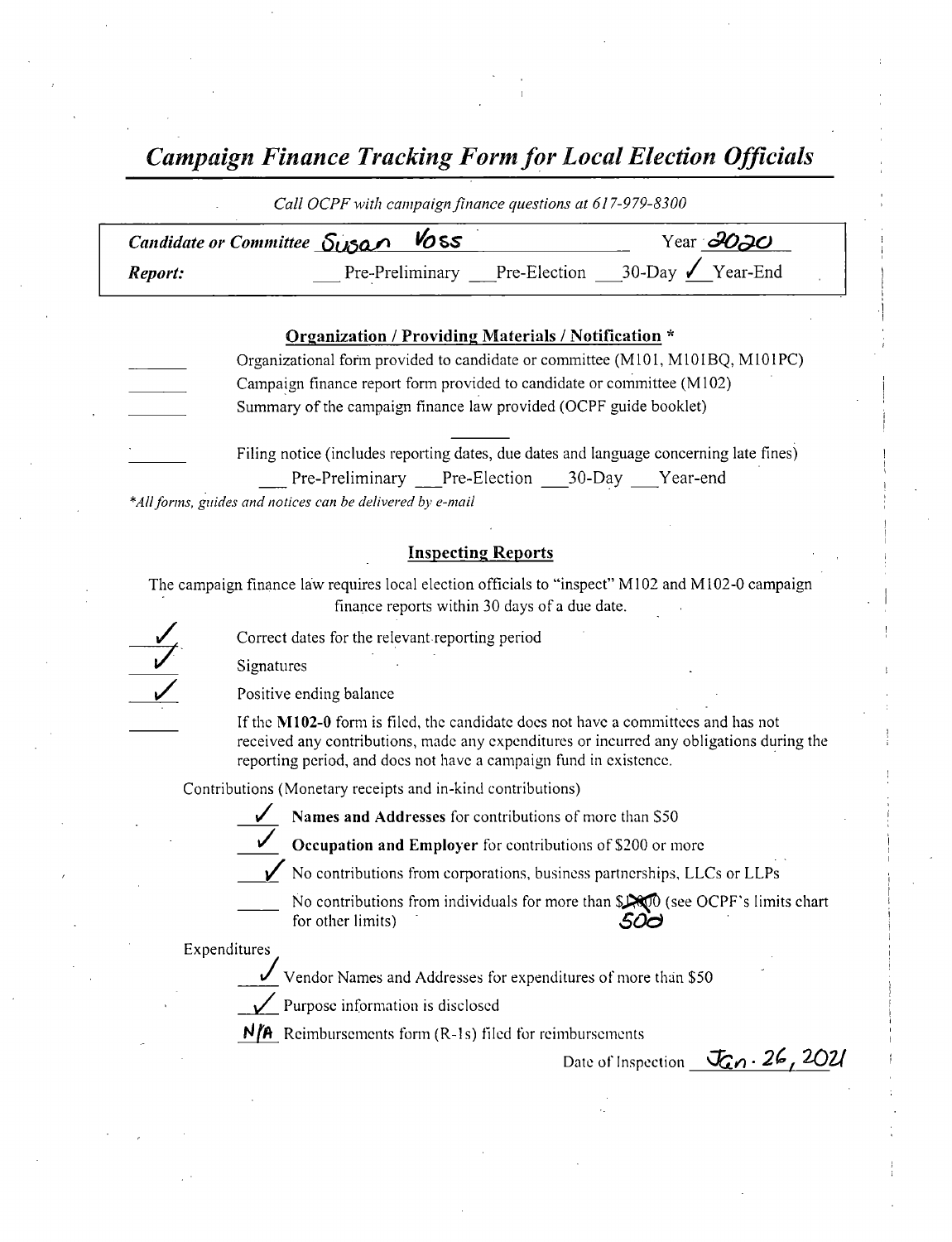| Commonwealth<br>of Massachusetts                                                                                                                                                                                                                                                                                                                                                                                                                                                                                                                                                                                                                                                                                                                                                                                                                                                                                                                                                                                                                                                                                                                                                                                                                                                                                                                                                                                                                                              | Form CPF M 102: Campaign Finance Report<br>्चि<br><b>Municipal Form</b><br>Office of Campaign and Political Finance<br>-2021<br>JAN<br>8<br>File with: City or Town Clerk or Election Commission                                                                                                                                                                                                                                             |
|-------------------------------------------------------------------------------------------------------------------------------------------------------------------------------------------------------------------------------------------------------------------------------------------------------------------------------------------------------------------------------------------------------------------------------------------------------------------------------------------------------------------------------------------------------------------------------------------------------------------------------------------------------------------------------------------------------------------------------------------------------------------------------------------------------------------------------------------------------------------------------------------------------------------------------------------------------------------------------------------------------------------------------------------------------------------------------------------------------------------------------------------------------------------------------------------------------------------------------------------------------------------------------------------------------------------------------------------------------------------------------------------------------------------------------------------------------------------------------|----------------------------------------------------------------------------------------------------------------------------------------------------------------------------------------------------------------------------------------------------------------------------------------------------------------------------------------------------------------------------------------------------------------------------------------------|
| <b>Beginning Date:</b><br>Fill in Reporting Period dates:                                                                                                                                                                                                                                                                                                                                                                                                                                                                                                                                                                                                                                                                                                                                                                                                                                                                                                                                                                                                                                                                                                                                                                                                                                                                                                                                                                                                                     | Ending Date: CITY CLERKS OFFICE<br>January 1, 2020                                                                                                                                                                                                                                                                                                                                                                                           |
| Type of Report: (Check one)<br>8th day preceding election<br>8th day preceding preliminary                                                                                                                                                                                                                                                                                                                                                                                                                                                                                                                                                                                                                                                                                                                                                                                                                                                                                                                                                                                                                                                                                                                                                                                                                                                                                                                                                                                    | dissolution<br>30 day after election<br>ear-end report                                                                                                                                                                                                                                                                                                                                                                                       |
| Susan Voss<br>Candidate Full Name (if applicable)<br>Northampton School Committee<br>Office Sought and District<br>89 Ridgewood Terrace, Northampton, MA 01060<br><b>Residential Address</b><br>E-mail:<br>voss.susan.e@gmail.com                                                                                                                                                                                                                                                                                                                                                                                                                                                                                                                                                                                                                                                                                                                                                                                                                                                                                                                                                                                                                                                                                                                                                                                                                                             | Committee to elect Susan Voss<br>Committee Name<br>Nicholas Horton<br>Name of Committee Treasurer<br>89 Ridgewood Terrace, Northampton, MA 01060<br><b>Committee Mailing Address</b><br>E-mail:<br>voss.susan.e@gmail.com                                                                                                                                                                                                                    |
| Phone # (optional):<br>413-320-2970                                                                                                                                                                                                                                                                                                                                                                                                                                                                                                                                                                                                                                                                                                                                                                                                                                                                                                                                                                                                                                                                                                                                                                                                                                                                                                                                                                                                                                           | Phone # (optional):                                                                                                                                                                                                                                                                                                                                                                                                                          |
| <b>SUMMARY BALANCE INFORMATION:</b>                                                                                                                                                                                                                                                                                                                                                                                                                                                                                                                                                                                                                                                                                                                                                                                                                                                                                                                                                                                                                                                                                                                                                                                                                                                                                                                                                                                                                                           |                                                                                                                                                                                                                                                                                                                                                                                                                                              |
| Line 1: Ending Balance from previous report<br>Line 2: Total receipts this period (page 3, line 11)<br><b>Line 3:</b> Subtotal (line 1 plus line 2)<br>Line 4: Total expenditures this period (page 5, line 14)<br>Line 5: Ending Balance (line 3 minus line 4)<br>Line 6: Total in-kind contributions this period (page 6)<br>Line 7: Total (all) outstanding liabilities (page 7)<br>Line 8: Name of bank(s) used: Florence Bank                                                                                                                                                                                                                                                                                                                                                                                                                                                                                                                                                                                                                                                                                                                                                                                                                                                                                                                                                                                                                                            | 1248.55<br>1000<br>105.19<br>2143.36                                                                                                                                                                                                                                                                                                                                                                                                         |
| <b>Affidavit of Committee Treasurer:</b><br>I certify that I have examined this report including attached schedules and it is, to the best of fy knowledge and belief, a true and complete statement of all campaign finance<br>activity, including all contributions, loans, receipts, expenditures, disbursements, in-kind on this and liabilities for this reporting period and represents the campaign<br>finance activity of all persons acting under the authority of behalf of this of mmix in accordance with the requirements of M.G.L. c. 55.<br>Signed under the penalties of perjury:<br>FOR CANDIDATE FILINGS ONLY: Affidavit of Candidate: (check 1 box only)<br><b>Candidate with Committee</b><br>incurred any liabilities nor made any expenditures on my behalf during this reporting period that are not otherwise disclosed in this report.<br><b>Candidate without Committee</b><br>I certify that I have examined this report including attached schedules and it is, to the best of my knowledge and belief, a true and complete statement of all campaign<br>finance activity, including contributions, loans, receipts, expenditures, disbursements, in-kind contributions and liabilities for this reporting period and represents the<br>campaign finance activity of all persons acting ander the authority or on lehalf of this candidate in accordance with the requirements of M.G.L. c. 55.<br>um 1<br>Signed under the penalties of perjury: | (Treasurer's signature)<br>I certify that I have examined this report including attached schedules and it is, to the best of my knowledge and belief, a true and complete statement of all campaign finance<br>activity, of all persons acting under the authority or on behalf of this committee in accordance with the requirements of M.G.L. c. 55. I have not received any contributions,<br>Date: 2021-01-07<br>(Candidate's signature) |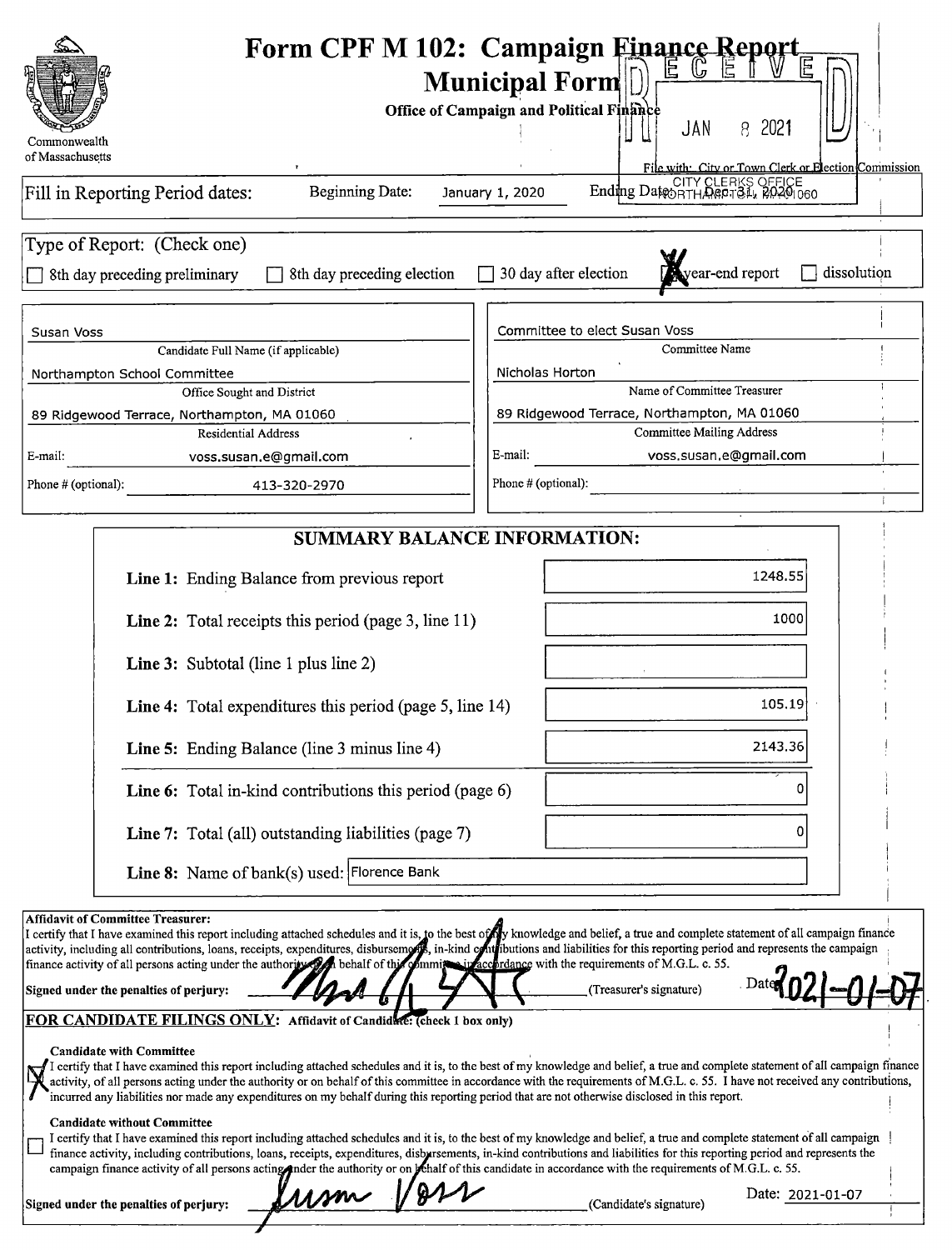### SCHEDULE A: RECEIPTS

M.G.L. c. 55 requires that the name and residential address be reported, in alphabetical order, for all receipts over \$50 in a calendar year. Committees must keep detailed accounts and records of all receipts, but need only itemize those receipts over \$50. In addition, the occupation and employer must be reported for all persons who contribute \$200 or more in a calendar year.

(A "Schedule A: Receipts" attachment is available to complete, print and attach to this report, if additional pages are required to report all receipts. Please include your committee name and a page number on each page.)

| <b>Date Received</b>                                       | <b>Name and Residential Address</b><br>(alphabetical listing required) | Amount                | <b>Occupation &amp; Employer</b><br>(for contributions of \$200 or more) |
|------------------------------------------------------------|------------------------------------------------------------------------|-----------------------|--------------------------------------------------------------------------|
| 1/10/2020                                                  | Sproull, Lee<br>352 Cheterfield Rd<br>Leeds MA 01057                   | 500                   | Retired                                                                  |
| 1/10/2020                                                  | Sproull, Robert<br>352 Cheterfield Rd<br>Leeds MA 01057                | 500                   | Retired                                                                  |
|                                                            |                                                                        |                       |                                                                          |
|                                                            |                                                                        |                       |                                                                          |
|                                                            |                                                                        |                       |                                                                          |
|                                                            |                                                                        |                       |                                                                          |
|                                                            |                                                                        |                       |                                                                          |
|                                                            |                                                                        |                       |                                                                          |
|                                                            |                                                                        |                       |                                                                          |
|                                                            |                                                                        |                       |                                                                          |
|                                                            |                                                                        |                       |                                                                          |
|                                                            |                                                                        |                       |                                                                          |
| Line 9: Total Receipts over \$50 (or listed above)         |                                                                        | 1000                  |                                                                          |
| Line 10: Total Receipts \$50 and under* (not listed above) |                                                                        |                       |                                                                          |
| Line 11: TOTAL RECEIPTS IN THE PERIOD                      |                                                                        | $1000$   $\leftarrow$ | Enter on page 1, line 2                                                  |

If you have itemized receipts of\$ <sup>50</sup> and under, include them in line 9. Line <sup>10</sup> should include only those receipts not itemized above.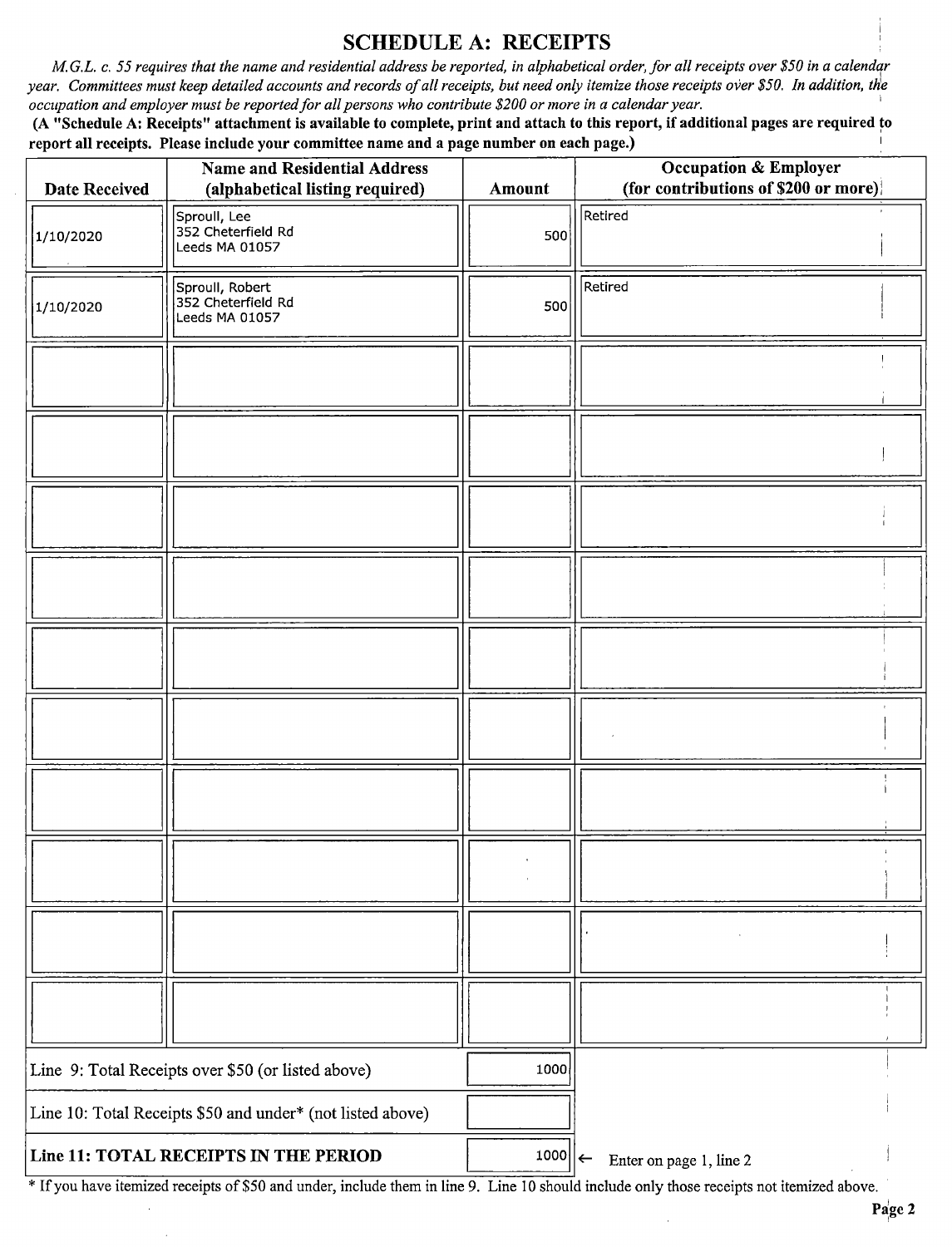# SCHEDULE A: RECEIPTS (continued)

|                      | SCHEDULE A: RECEIPTS (continued)                                       |        |                                                                          |  |  |  |
|----------------------|------------------------------------------------------------------------|--------|--------------------------------------------------------------------------|--|--|--|
| <b>Date Received</b> | <b>Name and Residential Address</b><br>(alphabetical listing required) | Amount | <b>Occupation &amp; Employer</b><br>(for contributions of \$200 or more) |  |  |  |
|                      |                                                                        |        |                                                                          |  |  |  |
|                      |                                                                        |        |                                                                          |  |  |  |
|                      |                                                                        |        |                                                                          |  |  |  |
|                      |                                                                        |        |                                                                          |  |  |  |
|                      |                                                                        |        |                                                                          |  |  |  |
|                      |                                                                        |        |                                                                          |  |  |  |
|                      |                                                                        |        |                                                                          |  |  |  |
|                      |                                                                        |        |                                                                          |  |  |  |
|                      |                                                                        |        |                                                                          |  |  |  |
|                      |                                                                        |        |                                                                          |  |  |  |
|                      |                                                                        |        |                                                                          |  |  |  |
|                      |                                                                        |        |                                                                          |  |  |  |
|                      |                                                                        |        |                                                                          |  |  |  |
|                      |                                                                        |        |                                                                          |  |  |  |
|                      |                                                                        |        |                                                                          |  |  |  |
|                      |                                                                        |        |                                                                          |  |  |  |
|                      |                                                                        |        |                                                                          |  |  |  |
|                      |                                                                        |        |                                                                          |  |  |  |
|                      |                                                                        |        |                                                                          |  |  |  |
|                      |                                                                        |        |                                                                          |  |  |  |
|                      |                                                                        |        |                                                                          |  |  |  |
|                      |                                                                        |        |                                                                          |  |  |  |
|                      |                                                                        |        |                                                                          |  |  |  |
|                      |                                                                        |        |                                                                          |  |  |  |
|                      |                                                                        |        |                                                                          |  |  |  |
|                      |                                                                        |        |                                                                          |  |  |  |
|                      | Line 9: Total Receipts over \$50 (or listed above)                     |        |                                                                          |  |  |  |
|                      | Line 10: Total Receipts \$50 and under* (not listed above)             |        |                                                                          |  |  |  |
|                      | Line 11: TOTAL RECEIPTS IN THE PERIOD                                  |        | Enter on page 1, line 2<br>$\left \leftarrow\right $                     |  |  |  |

<sup>\*</sup> If you have itemized receipts of \$50 and under, include them in line 9. Line 10 should include only those receipts not itemized above.

 $\frac{1}{4}$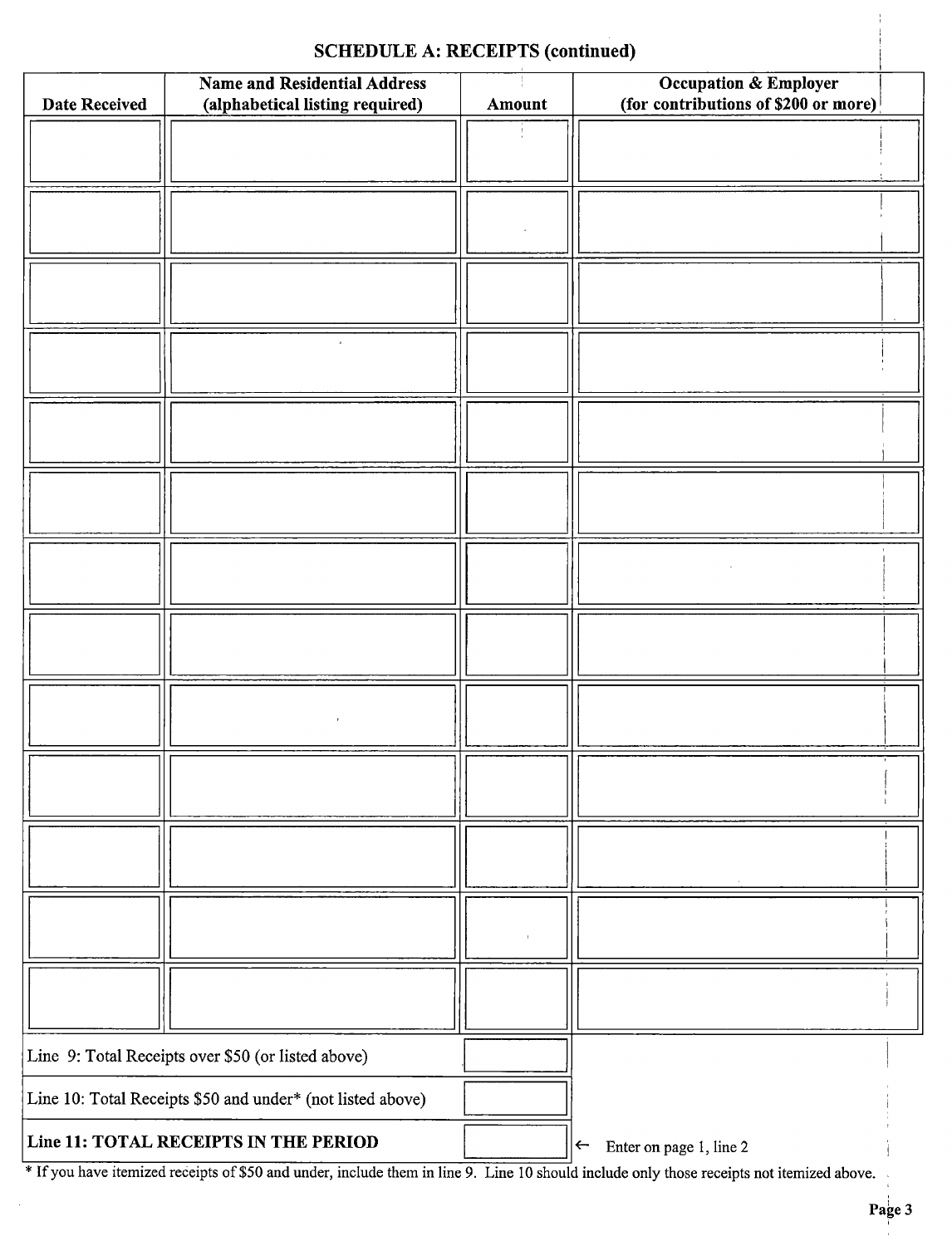#### SCHEDULE B: EXPENDITURES

M.G.L. c. 55 requires committees to list, in alphabetical order, all expenditures over \$50 in a reporting period. Committees must keep detailed accounts and records of all expenditures, but need only itemize those over \$50. Expenditures \$50 and under may be added together, from committee records, and reported on line 13.

A " Schedule B: Expenditures" attachment is available to complete, print and attach to this report, if additional pages are required to report all expenditures. Please include your committée name and a page number on each page.)

|                                                                | To Whom Paid                                                                               |                                                         |                                           |        |
|----------------------------------------------------------------|--------------------------------------------------------------------------------------------|---------------------------------------------------------|-------------------------------------------|--------|
| Date Paid                                                      | (alphabetical listing)                                                                     | <b>Address</b>                                          | <b>Purpose of Expenditure</b>             | Amount |
| 04/06/2020                                                     | WORDPRESS D3N10UZB09<br>HTTPSWORDPRES CA(4353)                                             | wordpress.com                                           | Maintaining website / website<br>software | 105.19 |
|                                                                |                                                                                            |                                                         |                                           |        |
|                                                                |                                                                                            |                                                         |                                           |        |
|                                                                |                                                                                            |                                                         |                                           |        |
|                                                                |                                                                                            |                                                         |                                           |        |
|                                                                |                                                                                            |                                                         |                                           |        |
|                                                                |                                                                                            |                                                         |                                           |        |
|                                                                |                                                                                            |                                                         |                                           |        |
|                                                                |                                                                                            |                                                         |                                           |        |
|                                                                |                                                                                            |                                                         |                                           |        |
|                                                                |                                                                                            |                                                         |                                           |        |
|                                                                |                                                                                            |                                                         |                                           |        |
|                                                                |                                                                                            |                                                         |                                           |        |
|                                                                |                                                                                            | Line 12: Total Expenditures over \$50 (or listed above) |                                           | 105.19 |
| Line 13: Total Expenditures \$50 and under* (not listed above) |                                                                                            |                                                         |                                           |        |
|                                                                | 10,5.19<br>Enter on page 1, line $4 \rightarrow$ Line 14: TOTAL EXPENDITURES IN THE PERIOD |                                                         |                                           |        |

<sup>\*</sup> If you have itemized expenditures of \$50 and under, include them in line 12. Line 13 should include only those expenditures not itemized above. above. Page 4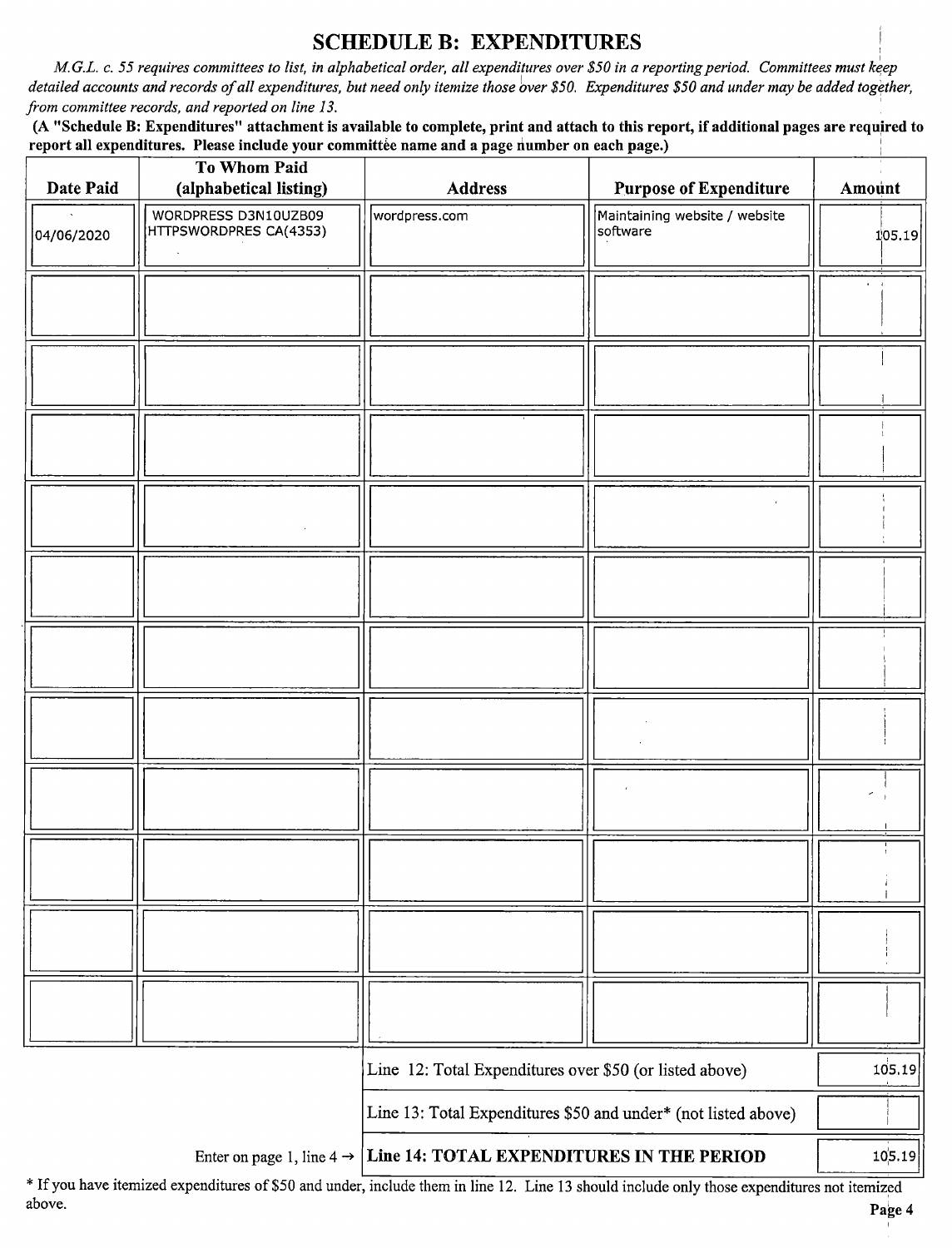### SCHEDULE B: EXPENDITURES (continued)

| Date Paid                                                                       | To Whom Paid<br>(alphabetical listing) | <b>Address</b>                                           |  | <b>Purpose of Expenditure</b> | Amount |
|---------------------------------------------------------------------------------|----------------------------------------|----------------------------------------------------------|--|-------------------------------|--------|
|                                                                                 |                                        |                                                          |  |                               |        |
|                                                                                 |                                        |                                                          |  |                               |        |
|                                                                                 |                                        |                                                          |  |                               |        |
|                                                                                 |                                        |                                                          |  |                               |        |
|                                                                                 |                                        |                                                          |  |                               |        |
|                                                                                 |                                        |                                                          |  |                               |        |
|                                                                                 |                                        |                                                          |  |                               |        |
|                                                                                 |                                        |                                                          |  |                               |        |
|                                                                                 |                                        |                                                          |  |                               |        |
|                                                                                 |                                        |                                                          |  |                               |        |
|                                                                                 |                                        |                                                          |  |                               |        |
|                                                                                 |                                        |                                                          |  |                               |        |
|                                                                                 |                                        |                                                          |  |                               |        |
|                                                                                 |                                        |                                                          |  |                               |        |
|                                                                                 |                                        |                                                          |  |                               |        |
|                                                                                 |                                        |                                                          |  |                               |        |
|                                                                                 |                                        |                                                          |  |                               |        |
|                                                                                 |                                        |                                                          |  |                               |        |
|                                                                                 |                                        |                                                          |  |                               |        |
|                                                                                 |                                        |                                                          |  |                               |        |
|                                                                                 |                                        |                                                          |  |                               |        |
|                                                                                 |                                        |                                                          |  |                               |        |
|                                                                                 |                                        |                                                          |  |                               |        |
|                                                                                 |                                        |                                                          |  |                               |        |
|                                                                                 |                                        |                                                          |  |                               |        |
| Line 12: Expenditures over \$50 (or listed above)                               |                                        |                                                          |  |                               |        |
|                                                                                 |                                        | Line 13: Expenditures \$50 and under* (not listed above) |  |                               |        |
| Enter on page 1, line $4 \rightarrow$ Line 14: TOTAL EXPENDITURES IN THE PERIOD |                                        |                                                          |  |                               |        |

If you have itemized expenditures of\$50 and under, include them in line 12. Line <sup>13</sup> should include only those expenditures not itemized above.  $\ddot{\phantom{a}}$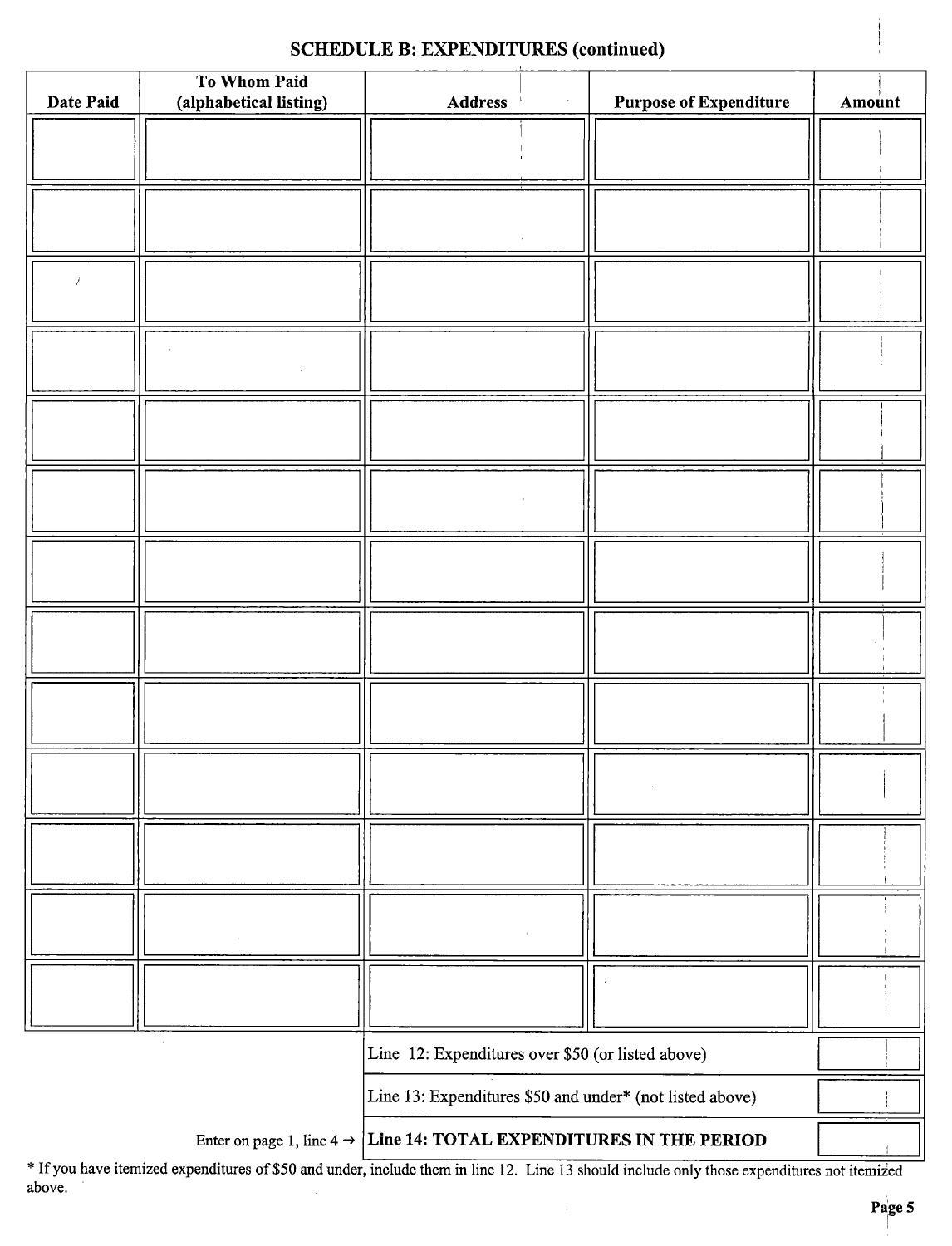### SCHEDULE C: " IN-KIND" CONTRIBUTIONS

Please itemize contributors who have made in-kind contributions of more than \$50. In-kind contributions \$50 and under may be added together from the committee's records and included in line 16 on page 1.

| <b>Date Received</b>                                           | From Whom Received*                   | <b>Residential Address</b>                                 | <b>Description of Contribution</b> | Value |
|----------------------------------------------------------------|---------------------------------------|------------------------------------------------------------|------------------------------------|-------|
|                                                                |                                       |                                                            |                                    |       |
|                                                                |                                       |                                                            |                                    |       |
|                                                                |                                       |                                                            |                                    |       |
|                                                                |                                       |                                                            |                                    |       |
|                                                                |                                       |                                                            |                                    |       |
|                                                                |                                       |                                                            |                                    |       |
|                                                                |                                       |                                                            |                                    |       |
|                                                                |                                       |                                                            |                                    |       |
|                                                                |                                       |                                                            |                                    |       |
|                                                                |                                       |                                                            |                                    |       |
|                                                                |                                       |                                                            |                                    |       |
|                                                                |                                       |                                                            |                                    |       |
|                                                                |                                       |                                                            |                                    |       |
|                                                                |                                       |                                                            |                                    |       |
|                                                                |                                       |                                                            |                                    |       |
|                                                                |                                       |                                                            |                                    |       |
|                                                                | $\lambda$                             | Line 15: In-Kind Contributions over \$50 (or listed above) |                                    |       |
| Line 16: In-Kind Contributions \$50 & under (not listed above) |                                       |                                                            |                                    |       |
|                                                                | Enter on page 1, line 6 $\rightarrow$ | Line 17: TOTAL IN-KIND CONTRIBUTIONS                       |                                    | 0     |

\* If an in-kind contribution is received from a person who contributes more than \$50 in a calendar year, you must report the name and address of the contributor; in addition, if the contribution is\$ <sup>200</sup> or more, you must also report the contributor's occupation and employer.